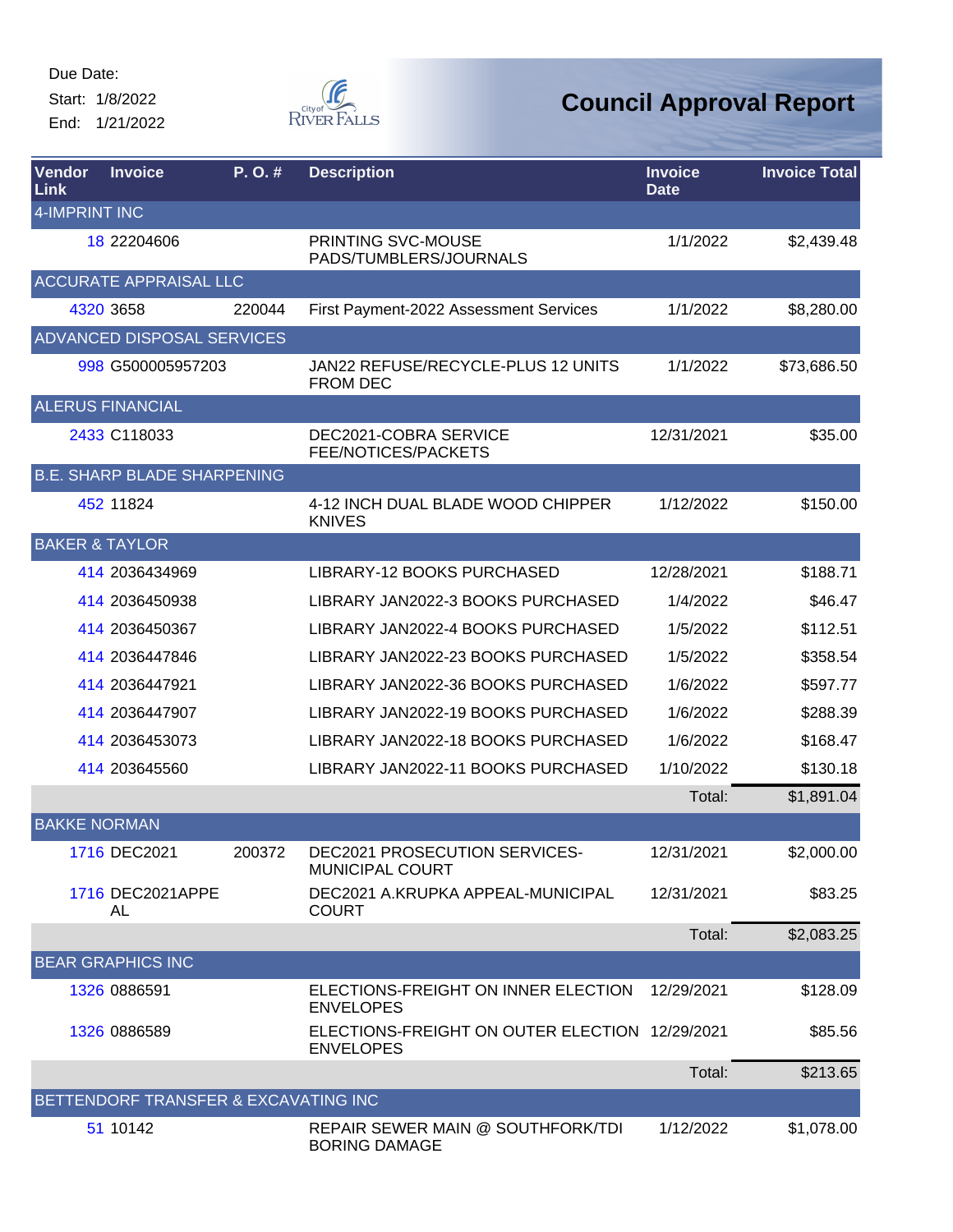Start: 1/8/2022

End: 1/21/2022



| <b>Vendor</b><br>Link | <b>Invoice</b>                           | P. O. # | <b>Description</b>                                    | <b>Invoice</b><br><b>Date</b> | <b>Invoice Total</b> |
|-----------------------|------------------------------------------|---------|-------------------------------------------------------|-------------------------------|----------------------|
|                       | BORDER STATES INDUSTRIES, INC.           |         |                                                       |                               |                      |
|                       | 57 923500957                             | 210362  | ELECT DEPT-17 RISER TERMINATION KITS                  | 1/7/2022                      | \$480.59             |
|                       | 57 923508485                             |         | ELECT DEPT-ONE RISER TERMINATION KIT                  | 1/10/2022                     | \$28.27              |
|                       | 57 923532180                             | 210290  | ELECT DEPT-15 SLEEVES                                 | 1/13/2022                     | \$2,845.20           |
|                       |                                          |         |                                                       | Total:                        | \$3,354.06           |
| <b>CENTURYLINK</b>    |                                          |         |                                                       |                               |                      |
|                       | 1796 276347680                           |         | DEC2021 OUTGOING LONG DISTANCE FAX<br><b>LINES</b>    | 12/31/2021                    | \$2.90               |
|                       | CHIPPEWA VALLEY TECHNICAL COLLEGE        |         |                                                       |                               |                      |
|                       | 69 JAN2022SETTL<br><b>EMENT-PC</b>       |         | JAN2022 CVTC TAX SETTLEMENT/PIERCE<br><b>CTY</b>      | 1/11/2022                     | \$243,147.03         |
|                       | 69 JAN2022SETTL<br><b>EMENT-SC</b>       |         | JAN2022 CVTC TAX SETTLEMENT/ST CROIX                  | 1/11/2022                     | \$104,109.28         |
|                       |                                          |         |                                                       | Total:                        | \$347,256.31         |
|                       | <b>CITY OF RIVER FALLS</b>               |         |                                                       |                               |                      |
|                       | 72 2021 PETTY CAS<br>н                   |         | 2021 PETTY CASH BOX<br>RECONCILIATION/REPLENISH       | 12/31/2021                    | \$174.54             |
|                       | <b>CRYSTEEL TRUCK EQUIPMENT INC</b>      |         |                                                       |                               |                      |
|                       | 1671 FP184180                            |         | STREETS#6012-12V LED UTILITY LIGHT                    | 12/21/2021                    | \$92.90              |
|                       | 1671 FP184543                            |         | SNOW REMOVAL WING PARTS-<br>PINS/SWIVELS/BUSHING      | 12/30/2021                    | \$609.98             |
|                       | 1671 FP184508                            |         | SNOW REMOVAL WING PARTS-SWIVEL<br><b>CONNECTORS</b>   | 12/30/2021                    | \$472.43             |
|                       | 1671 FP184503                            |         | PK10302 BOSS PLOW-SNOW<br>REMOVAL/VBLADE              | 12/30/2021                    | \$323.12             |
|                       | 1671 JOB#F48127                          | 210203  | ELECTRIC DEPT-2021 INTERNATIONAL RED<br><b>TRUCK</b>  | 1/1/2022                      | \$9,759.00           |
|                       | 1671 FP183824                            |         | SNOW DEPT-FLOOR MATS                                  | 1/5/2022                      | \$988.80             |
|                       | 1671 FP183825                            |         | STREETS/SNOW-FLOOR MAT                                | 1/5/2022                      | \$260.00             |
|                       |                                          |         |                                                       | Total:                        | \$12,506.23          |
| DAVIS, KAYLA JO       |                                          |         |                                                       |                               |                      |
|                       | 498 JAN022REFUN<br>D                     |         | REFUND-RFMU OVERPYMT ACCT#6652-15                     | 1/11/2022                     | \$26.99              |
| <b>EFTPS</b>          |                                          |         |                                                       |                               |                      |
|                       | 7 73480                                  |         | Payroll Period 12/27/21 - 01/09/22                    | 1/14/2022                     | \$71,036.99          |
|                       | ELECTRIC POWER SYSTEMS INTERNATIONAL INC |         |                                                       |                               |                      |
|                       | 4836 INV00103061                         | 210234  | ELECT DEPT-NORTH SUB MAINT/CIRCUIT<br><b>SWITCHER</b> | 12/31/2021                    | \$7,000.00           |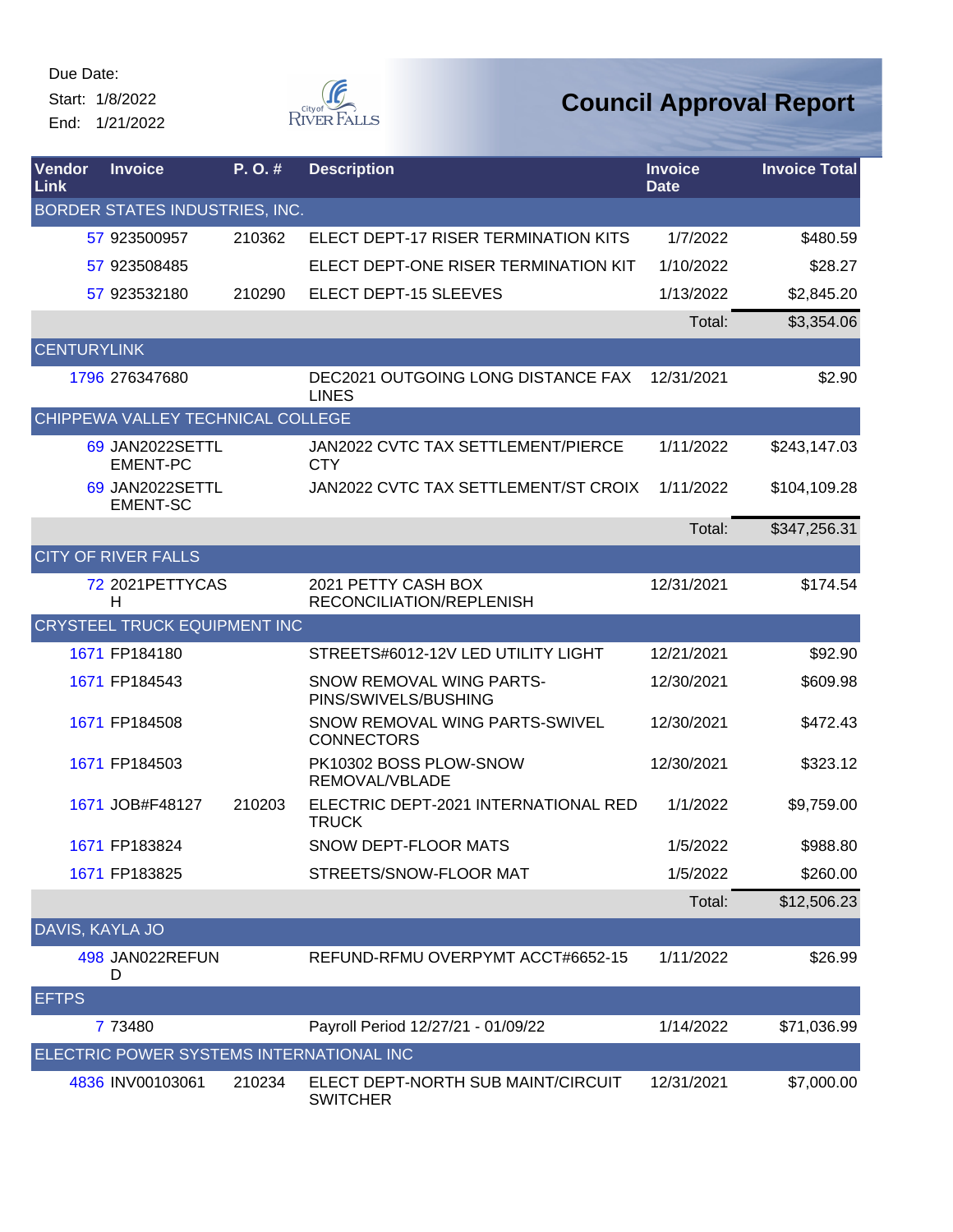Start: 1/8/2022 End: 1/21/2022  $\begin{matrix} \mathbb{C}^{\text{City of}} \\ \text{RIVER FALS} \end{matrix}$ 

| Vendor<br>Link | <b>Invoice</b>                       | P. O. # | <b>Description</b>                                             | <b>Invoice</b><br><b>Date</b> | <b>Invoice Total</b> |
|----------------|--------------------------------------|---------|----------------------------------------------------------------|-------------------------------|----------------------|
|                | <b>ENTERPRISE FM TRUST</b>           |         |                                                                |                               |                      |
|                | 456 FBN4377990                       | 220045  | JAN22 MOTOR POOL/BLDG INSPECTOR<br><b>CAR LEASES</b>           | 1/1/2022                      | \$1,896.78           |
|                | EO JOHNSON CO. INC                   |         |                                                                |                               |                      |
|                | 98 INV1076225                        |         | LIBRARY-RICOH COPIER OVERAGE<br><b>CHARGES</b>                 | 12/31/2021                    | \$539.42             |
|                | 98 30846626                          |         | JAN2022 LIBRARY RICOH COPIER BASE<br><b>PYMT</b>               | 1/11/2022                     | \$115.00             |
|                |                                      |         |                                                                | Total:                        | \$654.42             |
|                | <b>ESSEX CAPITAL LLC</b>             |         |                                                                |                               |                      |
|                | 942 2022                             |         | 2022 COMMUNITY VENTURE NETWORK                                 | 1/1/2022                      | \$4,250.00           |
|                | <b>EVERBRIDGE, INC</b>               |         |                                                                |                               |                      |
|                | 3483 M67237                          |         | 2022 SMART WEATHER ALERT SYSTEM                                | 1/1/2022                      | \$1,150.00           |
|                | <b>EXPRESS PERSONNEL SERVICES</b>    |         |                                                                |                               |                      |
|                | 109 26620634                         | 220032  | 1/9/22 ALLISON RAVERTY-37.04HRS-TEMP<br><b>WORKER</b>          | 1/12/2022                     | \$762.28             |
|                | 109 26649720                         | 220032  | WKEND 1/16/22-A.RAVERTY-40HRS                                  | 1/19/2022                     | \$823.20             |
|                |                                      |         |                                                                | Total:                        | \$1,585.48           |
|                | <b>FBG SERVICE CORPORATION</b>       |         |                                                                |                               |                      |
|                | 364 916656                           | 210246  | DEC2021 CLEANING SERVICE-MULTIPLE<br><b>BUILDINGS</b>          | 12/1/2021                     | \$5,262.50           |
|                | <b>FILKINS, MICHELLE</b>             |         |                                                                |                               |                      |
|                | 466 JAN022REFUN<br>D                 |         | REFUND-RFMU OVERPYMT ACCT#4870-01                              | 1/11/2022                     | \$128.47             |
|                | FIRST NATIONAL BANK - RF SECTION 125 |         |                                                                |                               |                      |
|                | 6 73479                              |         | Payroll Period 12/27/21 - 01/09/22                             | 1/14/2022                     | \$3,581.12           |
|                | FITZGERALD EXCAVATING & TRUCKING INC |         |                                                                |                               |                      |
|                | 4748 2144                            | 210205  | Demolition-716 N Main and 707 N Main St                        | 12/31/2021                    | \$20,035.00          |
|                | <b>GHD SERVICES INC</b>              |         |                                                                |                               |                      |
|                | 489 340-0016949                      | 210144  | THROUGH DEC2021 ABANDONED LANDFILL 12/31/2021<br><b>ENGINE</b> |                               | \$14,573.41          |
|                | <b>GOTTFREDSON, EMILY</b>            |         |                                                                |                               |                      |
|                | 471 JAN022REFUN<br>D                 |         | REFUND-RFMU OVERPYMT ACCT#9697-01                              | 1/11/2022                     | \$14.75              |
|                | <b>GRAPHIC DESIGN INC</b>            |         |                                                                |                               |                      |
|                | 598 QB41578                          |         | 300 BUSINESS CARDS-SOLINGER &<br><b>HANSON</b>                 | 1/11/2022                     | \$60.00              |
|                | <b>GUARDIAN SUPPLY LLC</b>           |         |                                                                |                               |                      |
|                | 4255 10975                           |         | POLICE DEPT-S. THOMAS WINTER BASE<br><b>SHIRT</b>              | 12/30/2021                    | \$64.99              |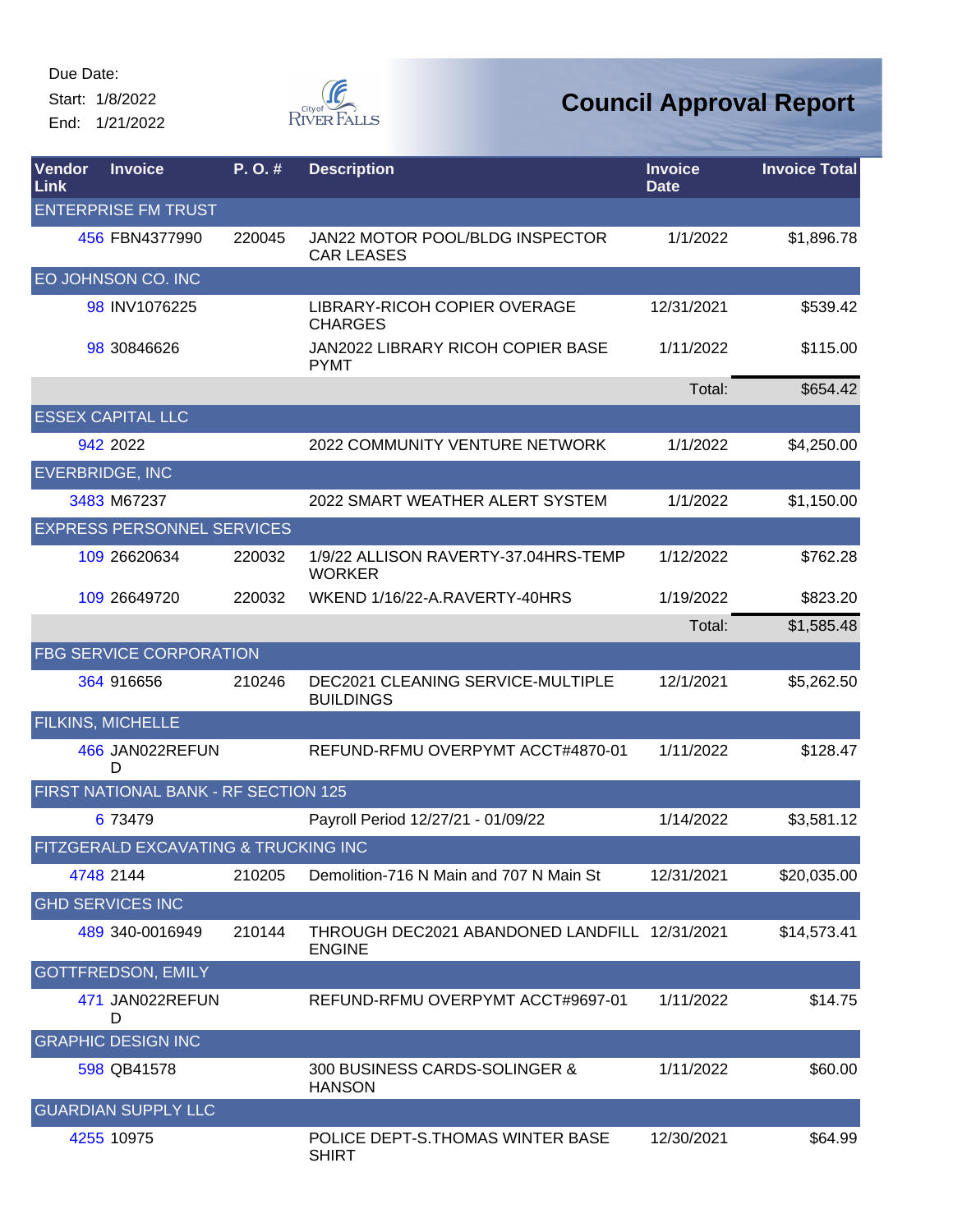Start: 1/8/2022

End: 1/21/2022



| Vendor<br>Link         | <b>Invoice</b>                 | P.O.#                                  | <b>Description</b>                                           | <b>Invoice</b><br><b>Date</b> | <b>Invoice Total</b> |
|------------------------|--------------------------------|----------------------------------------|--------------------------------------------------------------|-------------------------------|----------------------|
|                        | 4255 10974                     |                                        | POLICE DEPT-J.WALKER WINTER BASE<br><b>SHIRT</b>             | 12/30/2021                    | \$64.99              |
|                        | 4255 10976                     |                                        | POLICE DEPT-J.HEMKER MOCK<br>TNECK/EMBROIDERY                | 12/30/2021                    | \$113.98             |
|                        | 4255 11082                     |                                        | POLICE DEPT-P.MCGINTY CARGO PANTS                            | 1/10/2022                     | \$139.98             |
|                        |                                |                                        |                                                              | Total:                        | \$383.94             |
| <b>HAWKINS INC</b>     |                                |                                        |                                                              |                               |                      |
|                        | 133 6092108                    | 210019                                 | DEC2021 WELL CHEMICALS                                       | 12/27/2021                    | \$3,736.16           |
|                        | <b>HUEBSCH LAUNDRY COMPANY</b> |                                        |                                                              |                               |                      |
|                        | 146 10193559                   |                                        | 12/29/21 ELECTRIC DEPT UNIFORMS                              | 12/29/2021                    | \$1,000.58           |
|                        | 146 10193561                   | 210021                                 | 12/29/21 PUBLIC WORKS UNIFORMS                               | 12/31/2021                    | \$1,159.94           |
|                        | 146 10197813                   |                                        | <b>CREDIT-TOM DALTON CHARGES/SHIRTS-</b><br>INV#10193561     | 12/31/2021                    | $-$940.00$           |
|                        | 146 10195699                   | 220016                                 | 01/05/2022 ELECTRIC DEPT UNIFORMS                            | 1/5/2022                      | \$299.08             |
|                        | 146 10195702                   | 220025                                 | 01/05/2022 WASTEWATER UNIFORMS                               | 1/5/2022                      | \$35.67              |
|                        | 146 10195700                   | 220025                                 | 01/05/2022 WATER UNIFORMS                                    | 1/5/2022                      | \$42.08              |
|                        | 146 20123567                   | 220024                                 | 1/5/2022 LIBRARY RUG SERVICE                                 | 1/5/2022                      | \$87.82              |
|                        | 146 10195701                   | 220034                                 | 01/05/2022 PUBLIC WORKS DEPT<br><b>UNIFORMS</b>              | 1/5/2022                      | \$132.69             |
|                        | 146 20125005                   | 220024                                 | 1/12/22 CITY HALL RUG SERVICE                                | 1/12/2022                     | \$44.14              |
|                        | 146 20124999                   | 220024                                 | 1/12/22 PUBLIC WORKS RUG SERVICE                             | 1/12/2022                     | \$51.45              |
|                        | 146 20124983                   | 220024                                 | 1/12/22 POLICE DEPT RUG SERVICE                              | 1/12/2022                     | \$36.74              |
|                        | 146 10197814                   | 220025                                 | 1/12/22 WASTEWATER UNIFORMS                                  | 1/12/2022                     | \$40.62              |
|                        | 146 10197812                   | 220034                                 | 1/12/22 PUBLIC WORKS UNIFORMS                                | 1/12/2022                     | \$132.69             |
|                        | 146 10197811                   | 220025                                 | 1/12/22 WATER UNIFORMS                                       | 1/12/2022                     | \$42.08              |
|                        | 146 10197810                   | 220016                                 | 1/12/22 ELECTRIC DEPT UNIFORMS                               | 1/12/2022                     | \$299.08             |
|                        |                                |                                        |                                                              | Total:                        | \$2,464.66           |
| <b>IMAGE TREND INC</b> |                                |                                        |                                                              |                               |                      |
|                        | 457 132690                     |                                        | FIRE DEPT - 2022 RECURRING SAAS FEES                         | 1/4/2022                      | \$869.46             |
|                        |                                | INDIANHEAD FEDERATED LIBRARY SYSTEM    |                                                              |                               |                      |
|                        | 655 240069                     |                                        | LIBRARY-ANNUAL CHARGE FOR<br>ADDITIONAL DELIVERY DAYS        | 1/10/2022                     | \$2,200.00           |
|                        | 655 240016                     |                                        | <b>LIBRARY-MORE SYSTEM</b><br><b>OPERATING/MAINT CHARGES</b> | 1/10/2022                     | \$53,993.00          |
|                        |                                |                                        |                                                              | Total:                        | \$56,193.00          |
|                        |                                | INDUSTRIAL HEALTH SERVICES NETWORK INC |                                                              |                               |                      |
|                        | 948 127243                     |                                        | DEC2021 THREE EMPLOYEE SCREENINGS                            | 12/31/2021                    | \$206.70             |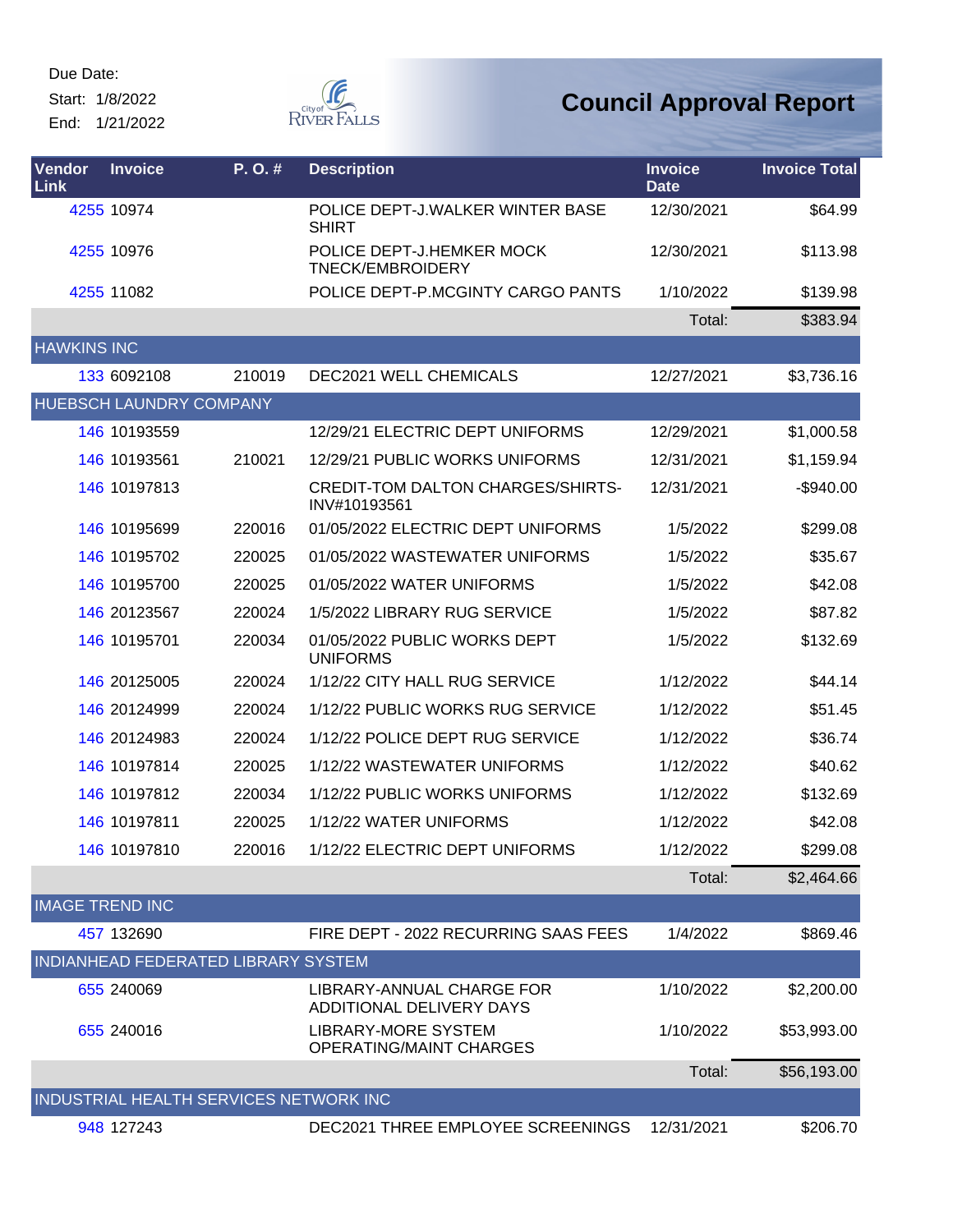Start: 1/8/2022

End: 1/21/2022



| Vendor<br>Link         | <b>Invoice</b>                    | P. O. # | <b>Description</b>                                          | <b>Invoice</b><br><b>Date</b> | <b>Invoice Total</b> |
|------------------------|-----------------------------------|---------|-------------------------------------------------------------|-------------------------------|----------------------|
| <b>INFOSEND INC</b>    |                                   |         |                                                             |                               |                      |
|                        | 150 204811                        | 210012  | DEC2021 RFMU MONTHLY PRINTING/MAIL<br><b>SERVICE</b>        | 12/31/2021                    | \$3,923.90           |
|                        | <b>INSIGHT EDGE LLC</b>           |         |                                                             |                               |                      |
|                        | 1201 1735                         | 220040  | 50% PYMT-LEADERSHIP DEVELOPMENT<br><b>PROGRAM</b>           | 1/3/2022                      | \$9,560.00           |
|                        |                                   |         | INTERNATIONAL CITY MGMT ASSOC RETIREMENT CORP               |                               |                      |
|                        | 1 73475                           |         | Payroll Period 12/27/21 - 01/09/22                          | 1/14/2022                     | \$14,726.80          |
|                        | 1 73476                           |         | Payroll Period 12/27/21 - 01/09/22                          | 1/14/2022                     | \$761.36             |
|                        |                                   |         |                                                             | Total:                        | \$15,488.16          |
| <b>IVORY 52</b>        |                                   |         |                                                             |                               |                      |
|                        | 382 2490                          |         | LIBRARY-TUNE LOWER LEVEL GRAND<br><b>PIANO</b>              | 1/12/2022                     | \$165.00             |
| <b>J&amp;J GIS LLC</b> |                                   |         |                                                             |                               |                      |
|                        | 651 DEC2021                       | 210072  | DEC2021 JAMIE NEILS GIS CONTRACT-35.5<br><b>HRS</b>         | 12/31/2021                    | \$1,597.50           |
|                        | <b>JOHNSON, VIRGIL</b>            |         |                                                             |                               |                      |
|                        | 167 2022SAFETYFO<br><b>OTWEAR</b> |         | 2022 SAFETY FOOTWEAR<br><b>REIMBURSEMENT</b>                | 1/5/2022                      | \$150.00             |
|                        | <b>KENNETT, MATTHEW</b>           |         |                                                             |                               |                      |
|                        | 482 JAN2022TRAVE<br>L             |         | 2/6/2022 WISCONSIN DELLS TRAVEL PER<br><b>DIEM</b>          | 1/5/2022                      | \$150.50             |
|                        | K-TECH SPECIALTY COATINGS INC     |         |                                                             |                               |                      |
|                        | 4179 202201-K0035                 |         | SNOW DEPT - BEET HEET CONCENTRATE                           | 1/7/2022                      | \$3,657.42           |
| <b>KWIK TRIP</b>       |                                   |         |                                                             |                               |                      |
|                        | 172 DEC2021<br><b>MOTOR FUEL</b>  |         | <b>DEC2021 MOTOR FUEL STMT</b>                              | 12/31/2021                    | \$15,751.30          |
|                        | 172 REFUND<br><b>DEC2021</b>      |         | REFUND-PRIMARY ELECTRIC EXTENSION<br><b>COST DIFFERENCE</b> | 12/31/2021                    | \$10,785.06          |
|                        |                                   |         |                                                             | Total:                        | \$26,536.36          |
|                        | LERNER PUBLISHING GROUP           |         |                                                             |                               |                      |
|                        | 2210 1408565                      |         | LIBRARY-ONE BOOK<br>PURCHASED/FAMILIES LIKE MINE            | 12/29/2021                    | \$20.99              |
|                        | LINEHAN OUTDOOR SERVICES LLC      |         |                                                             |                               |                      |
|                        | 1570 1439                         | 210008  | <b>DEC2021 CITYWIDE GENERAL</b><br>SHOVELING/SNOW           | 12/31/2021                    | \$8,256.00           |
|                        | 1570 1442                         | 210255  | RETAINING WALL REPAIR-FALLS STREET                          | 12/31/2021                    | \$5,550.00           |
|                        |                                   |         |                                                             | Total:                        | \$13,806.00          |
|                        | <b>LOFFLER COMPANIES INC</b>      |         |                                                             |                               |                      |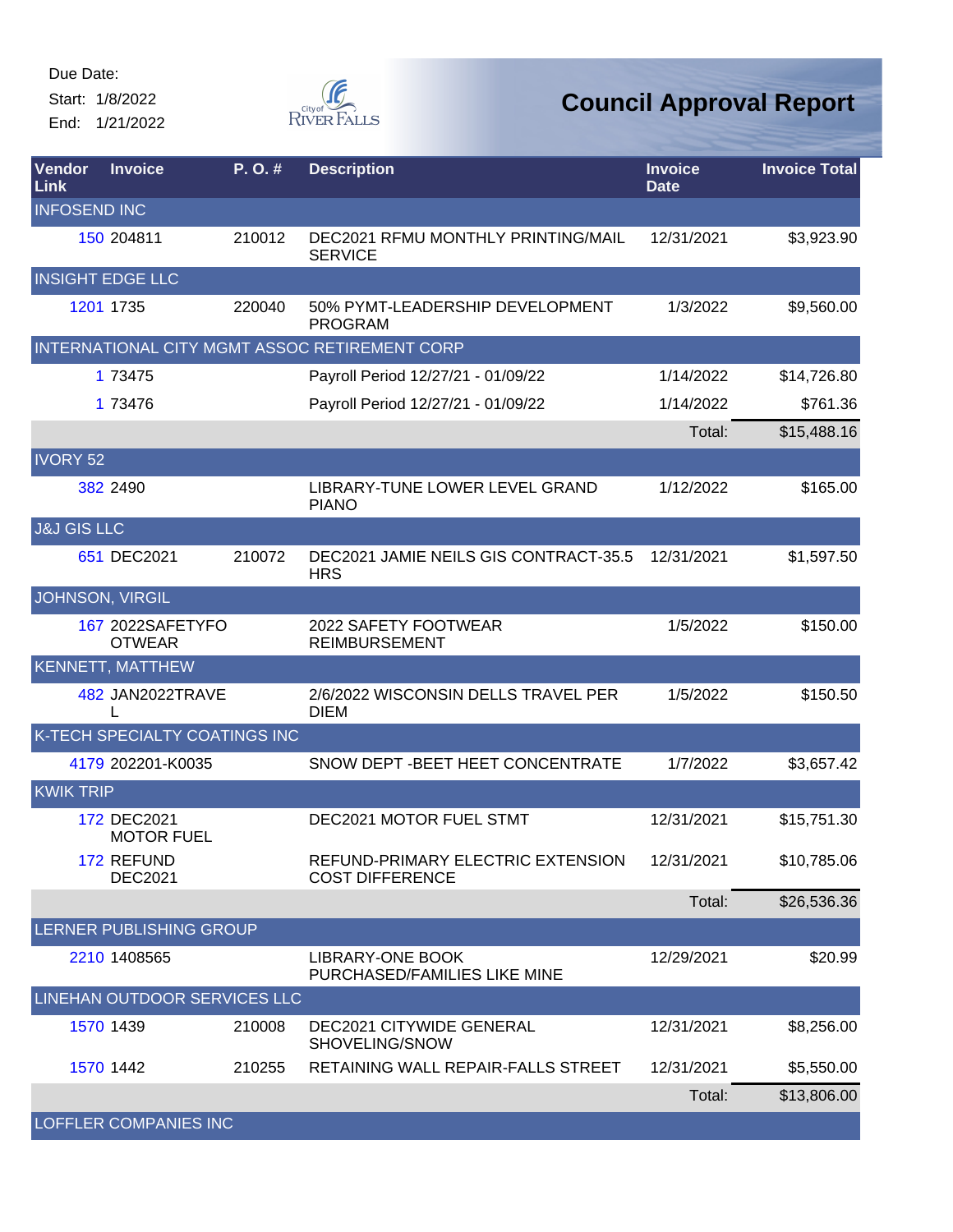Start: 1/8/2022

End: 1/21/2022



| Vendor<br>Link         | <b>Invoice</b>                  | P. O. # | <b>Description</b>                                         | <b>Invoice</b><br><b>Date</b> | <b>Invoice Total</b> |
|------------------------|---------------------------------|---------|------------------------------------------------------------|-------------------------------|----------------------|
|                        | 182 30688426                    |         | DEC2021-POLICE DEPT COPIER-BASE<br><b>PYMT/USAGE</b>       | 12/17/2021                    | \$173.96             |
|                        | 182 30737637                    |         | JAN2022 FIRE DEPT KONICA COPIER BASE<br><b>PYMT</b>        | 1/1/2022                      | \$137.51             |
|                        | 182 30737636                    |         | JAN2022 WASTEWATER DEPT KONICA<br><b>COPIER BASE PYMT</b>  | 1/1/2022                      | \$107.45             |
|                        | 182 30737635                    |         | JAN2022-MAILROOM/COURT/CSR KONICA<br><b>COPIERS</b>        | 1/1/2022                      | \$660.44             |
|                        | 182 461421612                   |         | JAN2022-PUBLIC WORKS KONICA COPIER<br><b>BASE PYMT</b>     | 1/1/2022                      | \$269.47             |
|                        | 182 3929086                     |         | FIRE DEPT JAN2022 KONICA COPIER<br><b>OVERAGES</b>         | 1/17/2022                     | \$11.55              |
|                        | 182 3930204                     |         | COURT DEPT-JAN2022 KONICA COPIER<br><b>OVERAGE CHARGES</b> | 1/18/2022                     | \$44.33              |
|                        |                                 |         |                                                            | Total:                        | \$1,404.71           |
|                        | MAINSTREETER BAR AND GRILL LLC  |         |                                                            |                               |                      |
|                        | 3341 JAN2022REFU<br><b>ND</b>   |         | REFUND-OVERPYMT OF RFMU ACCT#1123-<br>03                   | 1/18/2022                     | \$1,255.84           |
| <b>MARSON, TYLER</b>   |                                 |         |                                                            |                               |                      |
|                        | 473 JAN022REFUN<br>D            |         | REFUND-RFMU OVERPYMT ACCT#3153-05                          | 1/11/2022                     | \$239.07             |
|                        | METERING & TECHNOLOGY SOLUTIONS |         |                                                            |                               |                      |
|                        | 451 21277                       | 210370  | <b>JAN2022 WATER METERS</b>                                | 1/6/2022                      | \$2,376.20           |
| <b>MIDWEST TAPE</b>    |                                 |         |                                                            |                               |                      |
|                        | 409 501432851                   |         | DEC2021-ONE AUDIOBOOK<br>PURCHASED/STELLA                  | 12/17/2021                    | \$24.99              |
|                        | 409 501472951                   |         | DEC2021-ONE AUDIOBOOK<br>PURCHASED/FLYING ANGELS           | 12/28/2021                    | \$29.99              |
|                        |                                 |         |                                                            | Total:                        | \$54.98              |
| <b>MITEL</b>           |                                 |         |                                                            |                               |                      |
|                        | 4458 38682546                   |         | FEB2022 PHONE SERVICE CHARGES                              | 1/1/2022                      | \$3,600.44           |
|                        |                                 |         | MUNICIPAL ELECTRIC UTILITIES OF WISCONSIN INC              |                               |                      |
|                        | 188 010122-59                   | 220048  | 2022 MEUW Membership Dues                                  | 1/1/2022                      | \$11,912.00          |
|                        | ONE TIME PAY VENDOR             |         |                                                            |                               |                      |
|                        | 9999 METTERALLC                 |         | REFUND-TEMP ELECTRIC SERVICE/1630 W<br><b>DIVISION ST</b>  | 12/31/2021                    | \$646.35             |
|                        | 9999 JODYSPEER                  |         | SOLAR ELECTRIC INCENTIVE PROGRAM                           | 12/31/2021                    | \$1,000.00           |
|                        |                                 |         |                                                            | Total:                        | \$1,646.35           |
| <b>PELION BENEFITS</b> |                                 |         |                                                            |                               |                      |
|                        | 5 73478                         |         | Payroll Period 12/27/21 - 01/09/22                         | 1/14/2022                     | \$270.89             |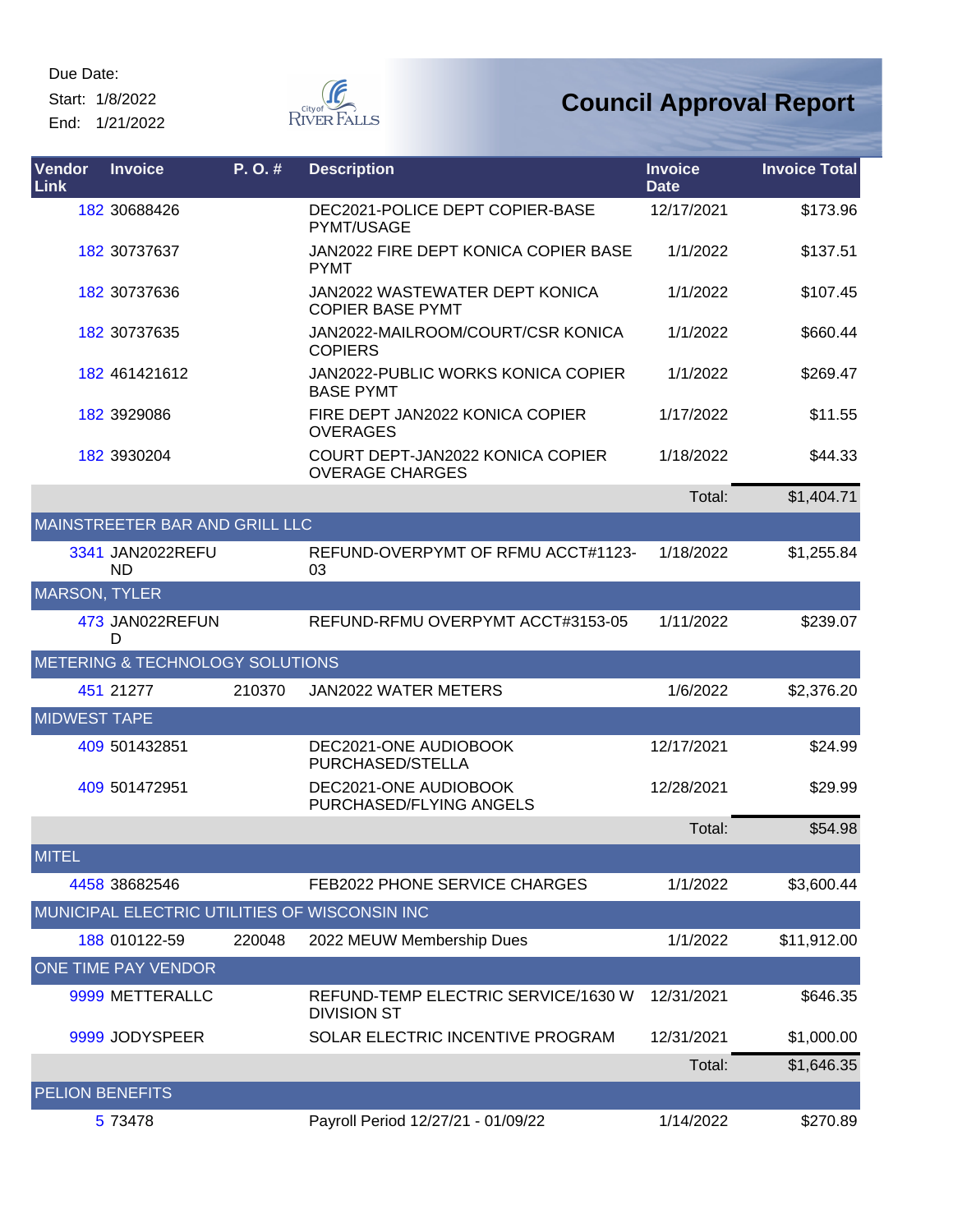Start: 1/8/2022

End: 1/21/2022



| Vendor<br>Link | <b>Invoice</b>                         | P. O. # | <b>Description</b>                                           | <b>Invoice</b><br><b>Date</b> | <b>Invoice Total</b> |
|----------------|----------------------------------------|---------|--------------------------------------------------------------|-------------------------------|----------------------|
|                | PIERCE COUNTY TREASURER                |         |                                                              |                               |                      |
|                | 210 JAN2022SETTL<br><b>EMENT</b>       |         | <b>JAN2022 PIERCE COUNTY TAX</b><br><b>SETTLEMENT</b>        | 1/11/2022                     | \$1,463,892.38       |
|                | PRUDENT MAN ADVISORS LLC               |         |                                                              |                               |                      |
|                | 4399 230246                            |         | <b>DEC2021 ASSET MANAGEMENT FEES</b>                         | 12/31/2021                    | \$353.69             |
|                | <b>QUADIENT FINANCE USA INC</b>        |         |                                                              |                               |                      |
|                | 4403 DEC2021                           |         | <b>DEC2021 POSTAGE MACHINE FUNDS</b>                         | 12/24/2021                    | \$3,408.00           |
|                | REECE ELECTRICAL DESIGN LLC            |         |                                                              |                               |                      |
|                | 959 1019                               | 220046  | WINTER ST SUBSTATION LIGHTING-<br><b>ILLUMINATE LIGHTING</b> | 1/7/2022                      | \$5,126.00           |
|                | RFH-RLP REAL LIFE PUBLISHING LLC       |         |                                                              |                               |                      |
|                | 425 737907                             |         | LIBRARY-TWO BOOKS PURCHASED                                  | 1/10/2022                     | \$35.00              |
|                | <b>RFID LIBRARY SOLUTIONS INC</b>      |         |                                                              |                               |                      |
|                | 4534 RFPL1012022                       |         | LIBRARY-2022 AMH SERVICE AGREEMENT                           | 1/1/2022                      | \$3,000.00           |
|                | <b>RFMU PAYMENTS OR REFUNDS</b>        |         |                                                              |                               |                      |
|                | 990610 SOUTHMAINDE<br><b>NTAL</b>      |         | REFUND-OVERPYMT OF RFMU ACCT#4692-<br>00                     | 1/18/2022                     | \$1,274.16           |
|                | 990610 AMYGULLICKS<br>ON               |         | REFUND-OVERPYMT OF RFMU ACCT#5490-<br>01                     | 1/18/2022                     | \$246.29             |
|                | 990610 BAILEYBALZER                    |         | REFUND-OVERPYMT OF RFMU ACCT#7356-<br>31                     | 1/18/2022                     | \$38.86              |
|                | 990610 BRIANALICIAHI<br><b>LDERMAN</b> |         | REFUND-OVERPYMT OF RFMU ACCT#1319-<br>01                     | 1/18/2022                     | \$131.28             |
|                | 990610 TOMWARRENJ<br>R                 |         | REFUND-OVERPYMT OF RFMU ACCT#6321-<br>25                     | 1/18/2022                     | \$21.54              |
|                | 990610 WOODVINELLC                     |         | REFUND-OVERPYMT OF RFMU ACCT#7090-<br>09                     | 1/18/2022                     | \$15.75              |
|                | 990610 TREVORAMAN<br><b>DABURCH</b>    |         | REFUND-OVERPYMT OF RFMU ACCT#8631-<br>13                     | 1/18/2022                     | \$174.41             |
|                |                                        |         |                                                              | Total:                        | \$1,902.29           |
|                | <b>RIVER CITY STITCH</b>               |         |                                                              |                               |                      |
|                | 2526 34076                             |         | NOV2021 CITY LOGOWEAR ORDER                                  | 12/31/2021                    | \$3,911.17           |
|                | RIVER FALLS BASEBALL COUNCIL INC       |         |                                                              |                               |                      |
|                | 1496 7189                              |         | 2022 OUTFIELD SIGNAGE SPONSORSHIP                            | 1/1/2022                      | \$500.00             |
|                | <b>RIVER FALLS ROTARY</b>              |         |                                                              |                               |                      |
|                | 458 2022                               |         | 2022 ROTARY DUES-GORDON YOUNG                                | 1/1/2022                      | \$400.00             |
|                | <b>SCHOOL DISTRICT OF RIVER FALLS</b>  |         |                                                              |                               |                      |
|                | 229 2021MOBILEHO<br><b>METAX</b>       |         | 2021 MOBILE HOME TAX PAYMENT                                 | 12/31/2021                    | \$10,722.97          |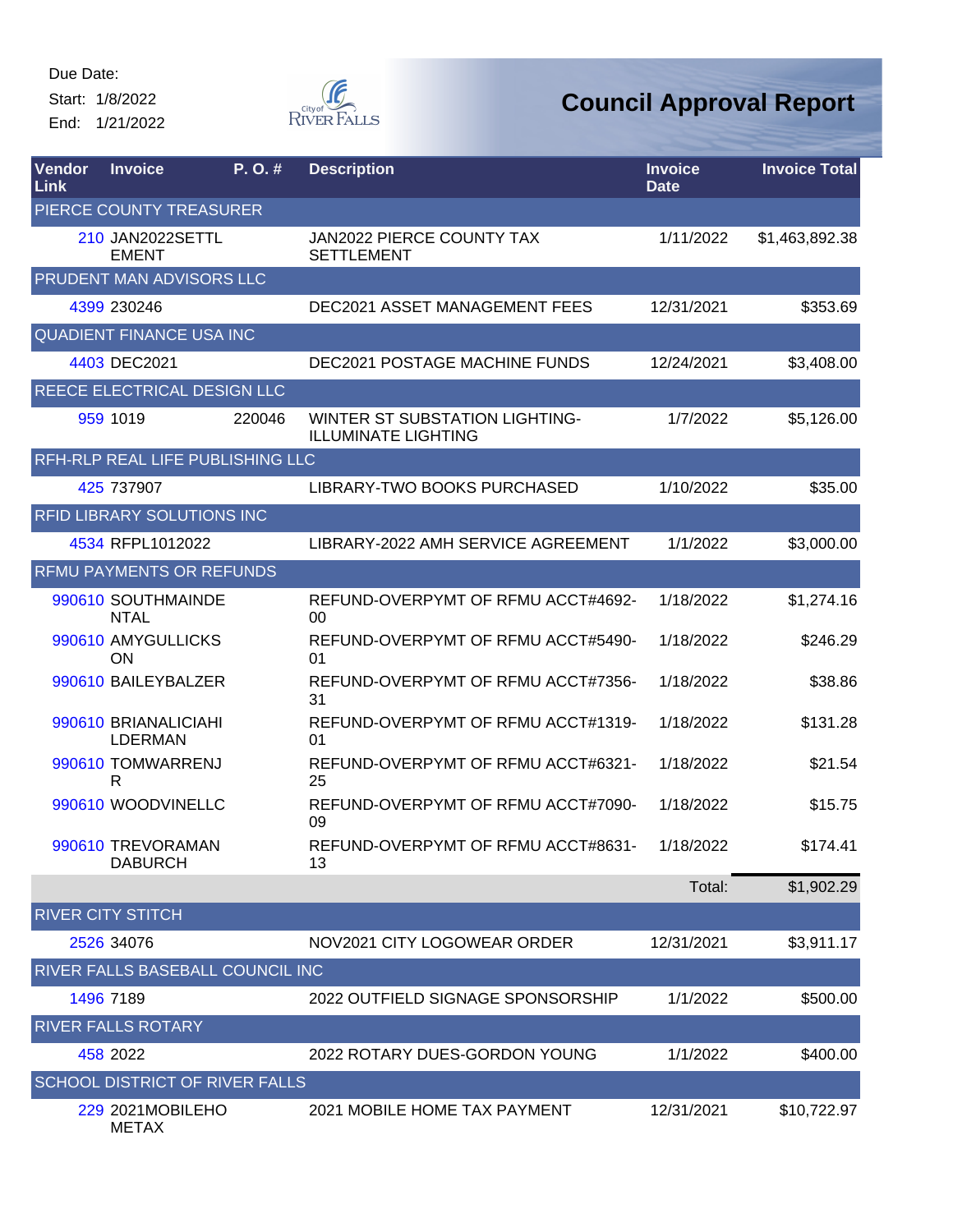Start: 1/8/2022

End: 1/21/2022



| Vendor<br><b>Link</b> | <b>Invoice</b>                             | P.O.#  | <b>Description</b>                                            | <b>Invoice</b><br><b>Date</b> | <b>Invoice Total</b> |
|-----------------------|--------------------------------------------|--------|---------------------------------------------------------------|-------------------------------|----------------------|
|                       | <b>229 JAN2022SETTL</b><br><b>EMENT-PC</b> |        | <b>JAN2022 SCHOOL DISTRICT TAX</b><br>SETTLEMENT/PIERCE CTY   | 1/11/2022                     | \$2,358,820.80       |
|                       | <b>229 JAN2022SETTL</b><br><b>EMENT-SC</b> |        | <b>JAN2022 SCHOOL DISTRICT TAX</b><br>SETTLEMENT/ST CROIX     | 1/11/2022                     | \$1,009,986.18       |
|                       |                                            |        |                                                               | Total:                        | \$3,379,529.95       |
|                       | SHORT ELLIOTT HENDRICKSON INC              |        |                                                               |                               |                      |
|                       | 244 418121                                 | 210239 | DEC2021 NORTH WATER TOWER DESIGN & 12/31/2021<br><b>CONST</b> |                               | \$13,802.26          |
|                       | 244 419099                                 | 210159 | THROUGH DEC2021-MANN VALLEY CORP<br><b>PARK ENG FEES</b>      | 12/31/2021                    | \$5,057.86           |
|                       |                                            |        |                                                               | Total:                        | \$18,860.12          |
|                       | SRF CONSULTING GROUP INC                   |        |                                                               |                               |                      |
|                       | 445 14843.00-1                             | 210388 | THROUGH DEC2021-COMPREHENSIVE<br>PLAN CONTRACT                | 12/31/2021                    | \$8,335.27           |
|                       | <b>ST CROIX COUNTY TREASURER</b>           |        |                                                               |                               |                      |
|                       | 252 JAN2022SETTL<br><b>EMENT</b>           |        | <b>JAN2022 ST CROIX COUNTY TAX</b><br><b>SETTLEMENT</b>       | 1/11/2022                     | \$388,358.21         |
|                       | ST CROIX ECONOMIC DEVELOPMENT CORP         |        |                                                               |                               |                      |
|                       | 378 2022                                   |        | 2022 MEMBERSHIP                                               | 1/1/2022                      | \$2,500.00           |
|                       | STANARD & ASSOCIATES INC                   |        |                                                               |                               |                      |
|                       | 273 SA000049185                            |        | DEC2021-ONLINE ENTRY LEVEL LAW<br><b>ENFORCEMENT TEST</b>     | 12/28/2021                    | \$504.00             |
|                       | STATE OF WI, DEPT OF CHILDREN & FAMILIES   |        |                                                               |                               |                      |
|                       | 328 73481                                  |        | Payroll Period 12/27/21 - 01/09/22<br>remit#7747159           | 1/14/2022                     | \$340.31             |
|                       |                                            |        | STATEWIDE ENERGY EFFICIENCY & RENEWABLES ADMIN INC            |                               |                      |
|                       | 243 DEC2021                                |        | DEC2021 PUBLIC BENEFIT COLLECTION                             | 12/31/2021                    | \$4,640.25           |
|                       | STUART C IRBY TOOL AND SAFETY              |        |                                                               |                               |                      |
|                       | 156 S012725648.00 210348<br>1              |        | ELECT DEPT-SAFETY ITEMS/HOT STICKS                            | 12/31/2021                    | \$186.29             |
|                       | <b>SWANSON, ROLLIE &amp; GAIL</b>          |        |                                                               |                               |                      |
|                       | 465 JAN022REFUN<br>D                       |        | REFUND-RFMU OVERPYMT ACCT#2165-01                             | 1/11/2022                     | \$278.66             |
|                       | <b>SYLVANDER HEATING INC</b>               |        |                                                               |                               |                      |
|                       | 15 54781                                   | 210387 | PUBLIC WORKS REPAIR SHOP-AIR<br>HANDLER/CONDENSER             | 12/31/2021                    | \$6,650.00           |
|                       | TIERNEY BROTHERS, INC                      |        |                                                               |                               |                      |
|                       | 3255 860507                                |        | IT DEPT-TOUCHPANELS/MOUNTING<br>FRAMES/PINS/PLATES            | 1/7/2022                      | \$559.91             |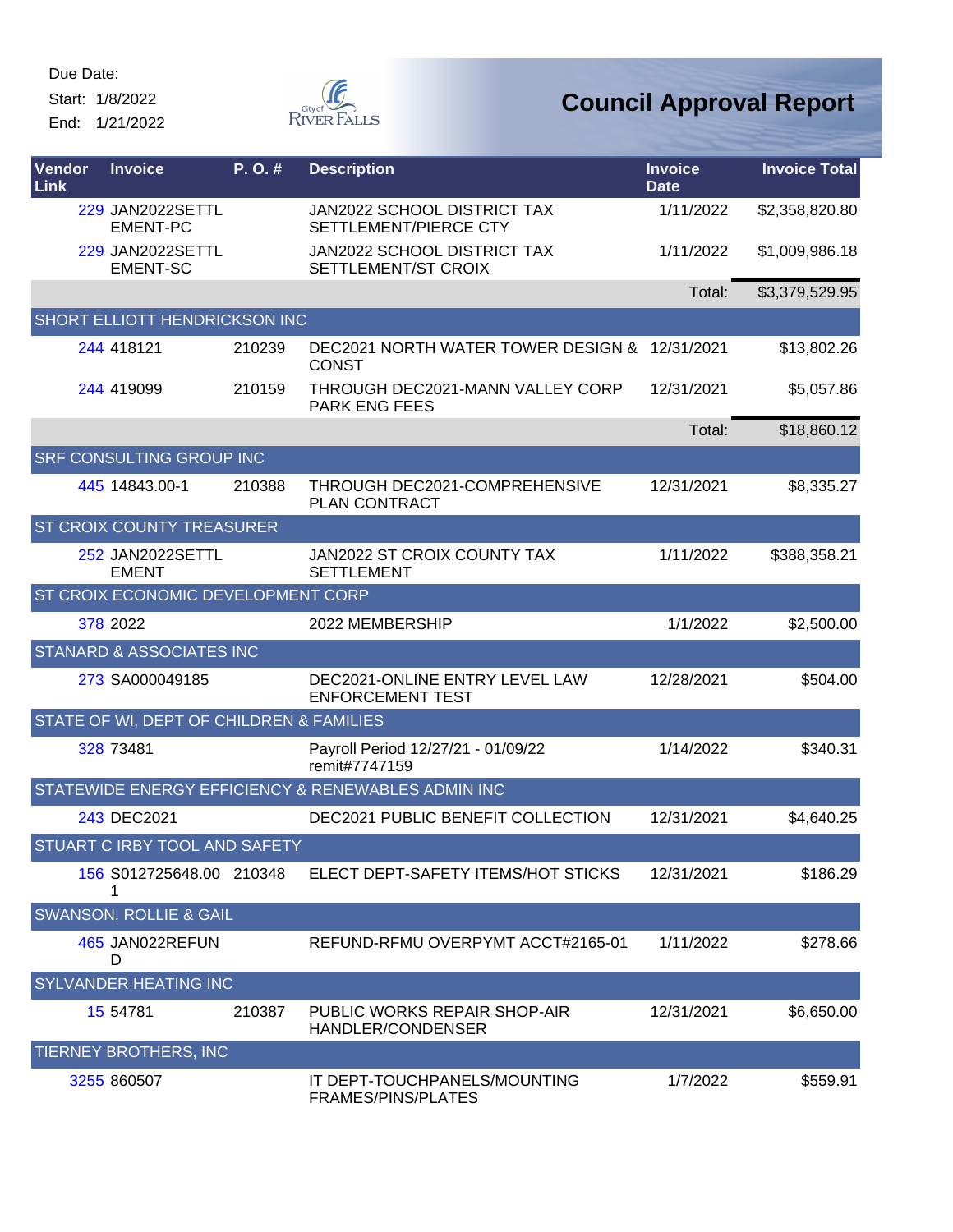Start: 1/8/2022

End: 1/21/2022



| Vendor<br>Link | <b>Invoice</b>                        | P.O.#  | <b>Description</b>                                                  | <b>Invoice</b><br><b>Date</b> | <b>Invoice Total</b> |
|----------------|---------------------------------------|--------|---------------------------------------------------------------------|-------------------------------|----------------------|
|                | <b>TOTAL EXCAVATING LLC</b>           |        |                                                                     |                               |                      |
|                | 270 RFPUMPRETAI 210263<br><b>NAGE</b> |        | RETAINAGE-RF PUMP STATION/PROJECT<br><b>FINISHED</b>                | 12/31/2021                    | \$3,938.16           |
|                | TRC ENVIRONMENTAL CORPORATION         |        |                                                                     |                               |                      |
|                | 1405 511890                           | 210134 | <b>DEC2021 RF HYDRO STUDIES &amp; LICENSE</b><br><b>APPLICATION</b> | 12/31/2021                    | \$1,745.22           |
|                | 1405 514324                           | 210134 | THROUGH DEC2021-HYDRO STUDIES &<br><b>LICENSE APP</b>               | 12/31/2021                    | \$10,693.36          |
|                |                                       |        |                                                                     | Total:                        | \$12,438.58          |
|                | <b>UHL COMPANY INC</b>                |        |                                                                     |                               |                      |
|                | 446 67270                             | 210386 | City Hall-Controller RTU-1/Completed as of<br>Dec2021               | 12/31/2021                    | \$4,622.50           |
|                | US BANK NATIONAL ASSOC                |        |                                                                     |                               |                      |
|                | 284 DEC2021                           |        | DEC2021 PCARD TRANSACTIONS                                          | 12/27/2021                    | \$90,388.39          |
|                | USI INSURANCE SERVICES LLC            |        |                                                                     |                               |                      |
|                | 4562 3997143                          |        | 3RD OF 4 INSTALLMENTS-COMMERCIAL<br><b>LINES FEE RENEWAL</b>        | 1/4/2022                      | \$6,562.50           |
|                | <b>VLASTUIN, DAVID &amp; DANIELLE</b> |        |                                                                     |                               |                      |
|                | 470 JAN022REFUN<br>D                  |        | REFUND-RFMU OVERPYMT ACCT#7087-03                                   | 1/11/2022                     | \$20.59              |
|                | WEST CENTRAL WI BIOSOLIDS FACILITY    |        |                                                                     |                               |                      |
|                | 304 DEC2021                           | 210022 | DEC2021 BIOSOLIDS                                                   | 12/31/2021                    | \$30,465.12          |
|                | WI DEPARTMENT OF REVENUE              |        |                                                                     |                               |                      |
|                | 3 DEC2021SALE<br>S TAX                |        | <b>DEC2021 SALES TAX</b>                                            | 12/31/2021                    | \$15,581.98          |
|                | 3 L1147607888                         |        | 2/1/2022-1/31/24 BUSINESS TAX<br><b>REGISTRATION RENEWAL</b>        | 1/5/2022                      | \$10.00              |
|                | 3 73477                               |        | Payroll Period 12/27/21 - 01/09/22                                  | 1/14/2022                     | \$11,452.12          |
|                |                                       |        |                                                                     | Total:                        | \$27,044.10          |
|                | WI DEPT OF JUSTICE                    |        |                                                                     |                               |                      |
|                | 422 L4801T/DEC202<br>1                |        | DEC2021 BACKGROUND CHECKS-CLERKS<br><b>OFFICE</b>                   | 12/31/2021                    | \$98.00              |
|                | WI DEPT OF TRANSPORTATION             |        |                                                                     |                               |                      |
|                | 3564 395-<br>0000247255               | 210238 | <b>THRU 12/31/21- S WASSON LN</b><br><b>RECONSTRUCTION</b>          | 12/31/2021                    | \$2,066.16           |
|                | YOUNG, GORDON                         |        |                                                                     |                               |                      |
|                | 2087 JAN2022TRAVE                     |        | 2/6/2022 WISCONSIN DELLS TRAVEL PER<br><b>DIEM</b>                  | 1/5/2022                      | \$150.50             |
|                | <b>ZIELIES TREE SERVICE INC</b>       |        |                                                                     |                               |                      |